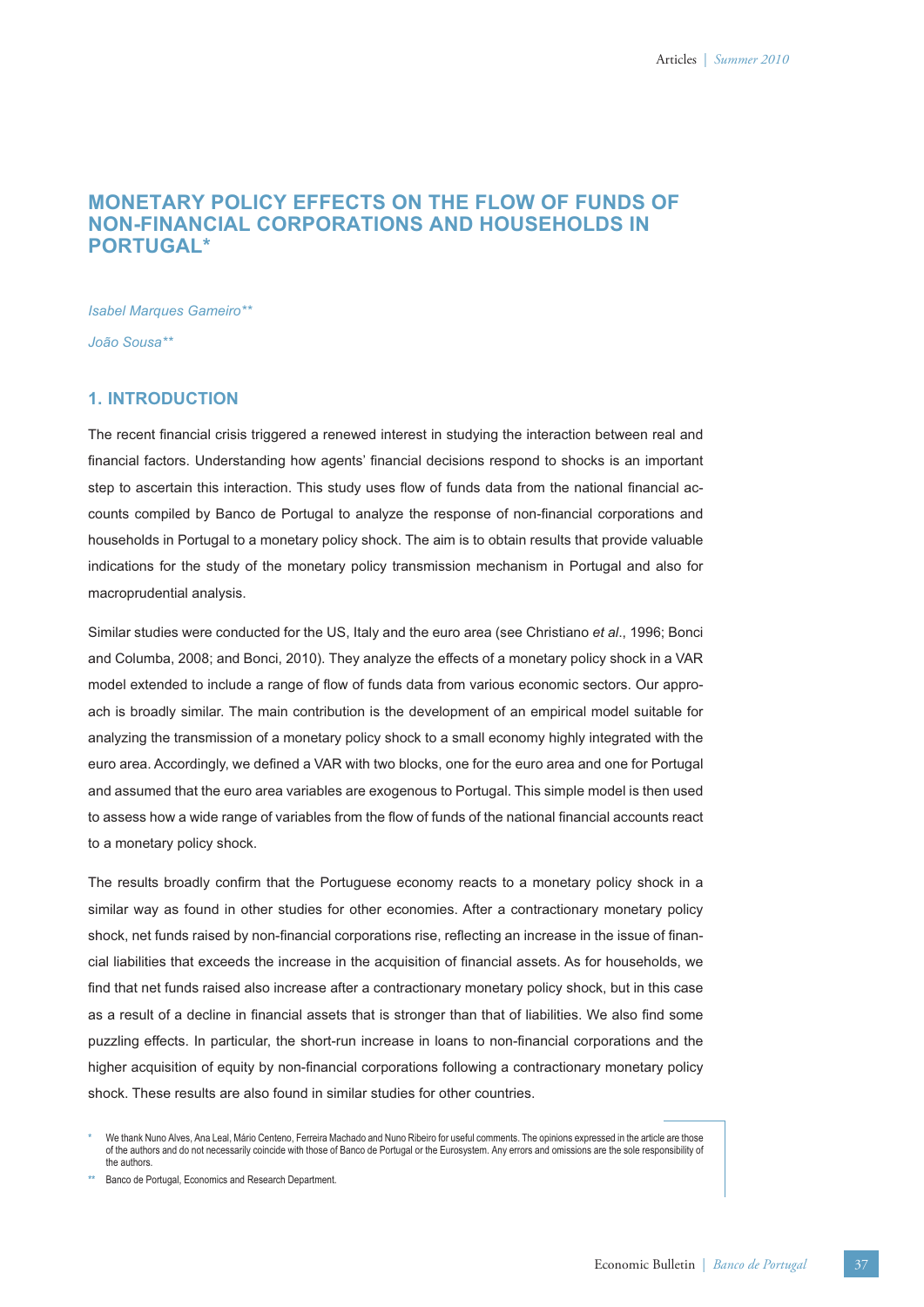### **2. BRIEF DESCRIPTION OF THE MODEL**

The model used in this study is a VAR model with two blocks: one for the euro area (EA) and one for Portugal (PT). The euro area bloc influences the Portuguese bloc but is exogenous to it. This simplification is justified by the low weight of Portugal in the euro area economy. The structural model is given by the following system (omitting constants):

$$
\begin{bmatrix} A_0 & 0 \\ A_1 & A_2 \end{bmatrix} \begin{bmatrix} Y_t^{AE} \\ Y_t^{PT} \end{bmatrix} = \begin{bmatrix} B(L) & 0 \\ C(L) & D(L) \end{bmatrix} \begin{bmatrix} Y_{t-1}^{AE} \\ Y_{t-1}^{PT} \end{bmatrix} + \begin{bmatrix} \varepsilon_t^{AE} \\ \varepsilon_t^{PT} \end{bmatrix}
$$
 (1)

Where  $\,Y_{_t}$  is a vector of endogenous variables,  $\,A_{_{\it{O}}}$  is the matrix of contemporary relations of euro area variables,  $A_{_I}$  is the matrix of contemporary reaction of Portuguese variables to euro area ones,  $A_{_2}$  is the matrix of contemporary relations among Portuguese variables, *B(L)*, *C(L)* and *D(L)* are matrix polynomials in the lag operator *L* and **ε**<sub>τ</sub> is a vector of structural shocks. The zero restrictions impose the necessary exogeneity of the euro area bloc relative to Portugal.

The euro area bloc is assumed to be exogenous and therefore can be estimated autonomously, as if it were a single VAR. The VAR for the euro area includes the following endogenous variables: real GDP  $(y)$ , the GDP deflator  $(py)$  and a nominal short-term interest rate which is the three-month Euribor *(r3m)*: 1

$$
Y^{AE} = (y_t, py_t, r3m_t)
$$
 (2)

The choice of these variables parallels that of other studies on the transmission mechanism of monetary policy in the euro area using VARs (see for instance Monticelli and Tristani, 1999, Peersman and Smets, 2001, Ciccarelli *et al.*, 2009, Weber *et al*., 2009 and Bonci, 2010). The choice of a restricted set of variables is dictated by the relatively small size of the sample of quarterly flow of funds data, which covers only the period 1998:1-2009:2, and by the need to avoid as much as possible the preeuro period for which there is more uncertainty in the identification of the monetary policy shock (see Boivin *et al*., 2008 and Weber *et al.*, 2009).

All variables are seasonally adjusted and expressed in logarithms of the respective levels, except for the interest rate that is in levels. The VAR is estimated with two lags for each variable, whose choice was based on the usual lag selection information criteria and the verification of the absence of autocorrelation of the residuals (see Gameiro and Sousa, 2010).

We assumed that the central bank responds contemporaneously to changes in economic activity and prices in the euro area but monetary policy affects these variables with a certain lag (imposing the necessary restrictions on the matrix  $A_{\scriptscriptstyle{\theta}}$ ).

Chart 1 presents the estimated monetary policy shocks in the euro area in the period under review.

<sup>(1)</sup> The real GDP is obtained from the Eurostat, the GDP deflator is obtained from the ECB Area Wide Model database and the three-month Euribor rate is obtained from Thomson Reuters (backdated to 1998 using the ECB Area Wide Model database).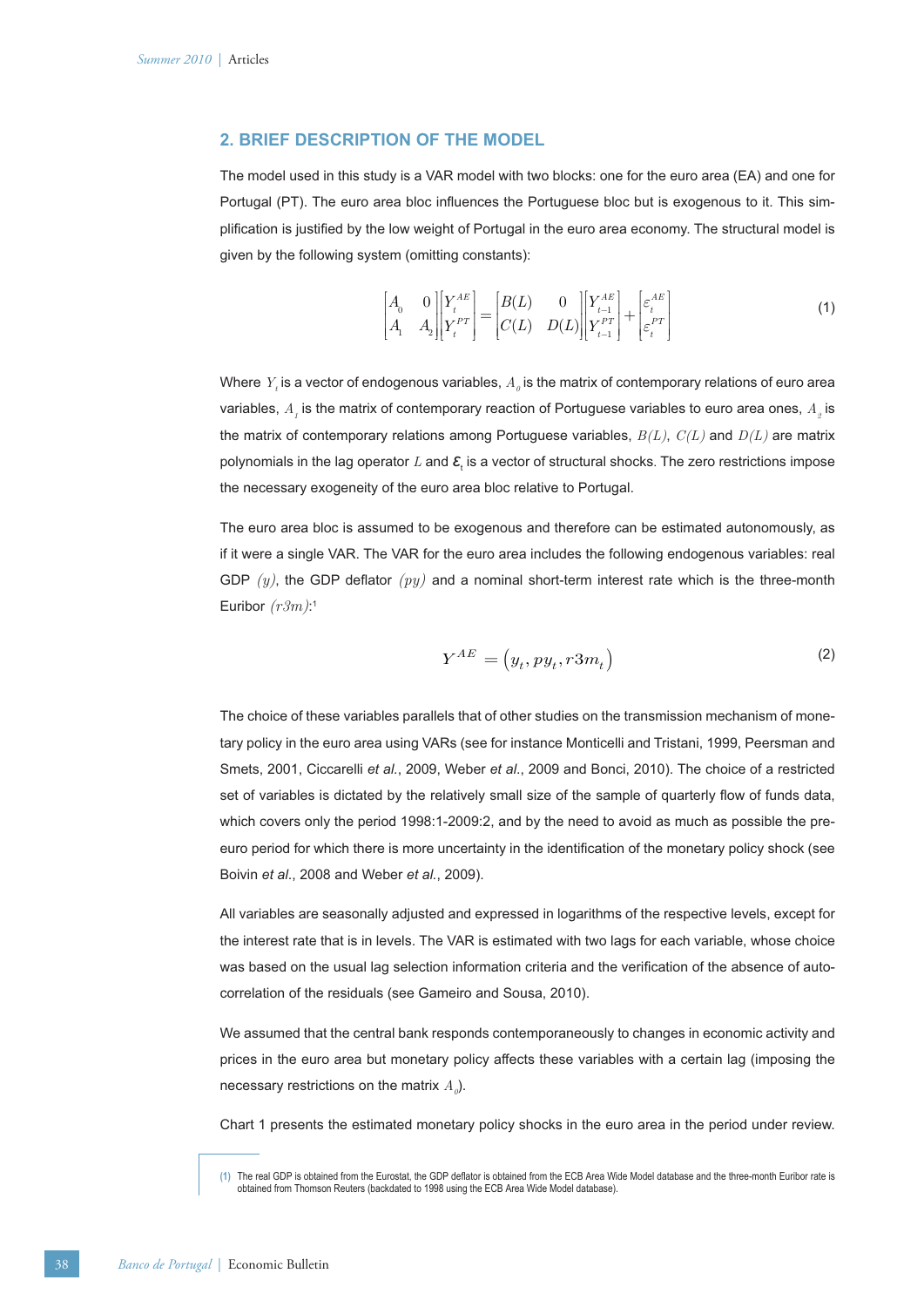According to the estimates, the monetary policy stance was relatively tight throughout the year 2000, in the second quarter of 2002 and in the third quarter of 2008. The monetary policy shocks were relatively larger at the start of the euro. They became smaller and generally negative from the start of the "pause in growth" in economic activity that took place in 2003 and until the intensification of the financial turbulence in the second half of 2008. The monetary policy shocks became negative again in the second quarter of 2009, suggesting the return to an accommodative stance.

The responses of GDP and prices to the euro area monetary policy shock are in line with expectations (Chart 2). In the euro area, the typical monetary policy shock is around 30 basis points in the short-term interest rate and the effect of the shock vanishes after about 4 quarters. GDP falls in response to a contractionary monetary policy shock, reaching a trough after 5 quarters and returning to the baseline thereafter. The response of prices is more sluggish and more persistent, reaching a trough about 10 quarters after the shock.

The effects of a monetary policy shock in Portugal are obtained by estimating and simulating model (1) as a whole. The VAR bloc for Portugal includes as endogenous variables real GDP and the price level (measured by CPI).<sup>2</sup> We add to each equation the current value of the euro area real GDP and the 3 month-Euribor lagged one period as exogenous variables. 3 The Euribor is lagged one period to mimic the timing implicit in the euro area VAR in the transmission of monetary policy shocks to output and prices. The computation of the impulse responses for Portugal involves the simulation of the monetary policy shock in the euro area bloc (which implies a temporary increase in the short-term interest rate of about 30 basis points) and the analysis of its propagation to the Portuguese bloc. The exercise thus assumes that Portuguese economic agents expect the ECB to follow the monetary policy rule implicit in the euro area VAR.

#### **Chart 1**



**(2)** Data for Portuguese real GDP and prices are obtained from *Instituto Nacional de Estatística* (Statistics Portugal).

 $(3)$  This means that matrix  $A_1$  has zeros in all columns except in the first one.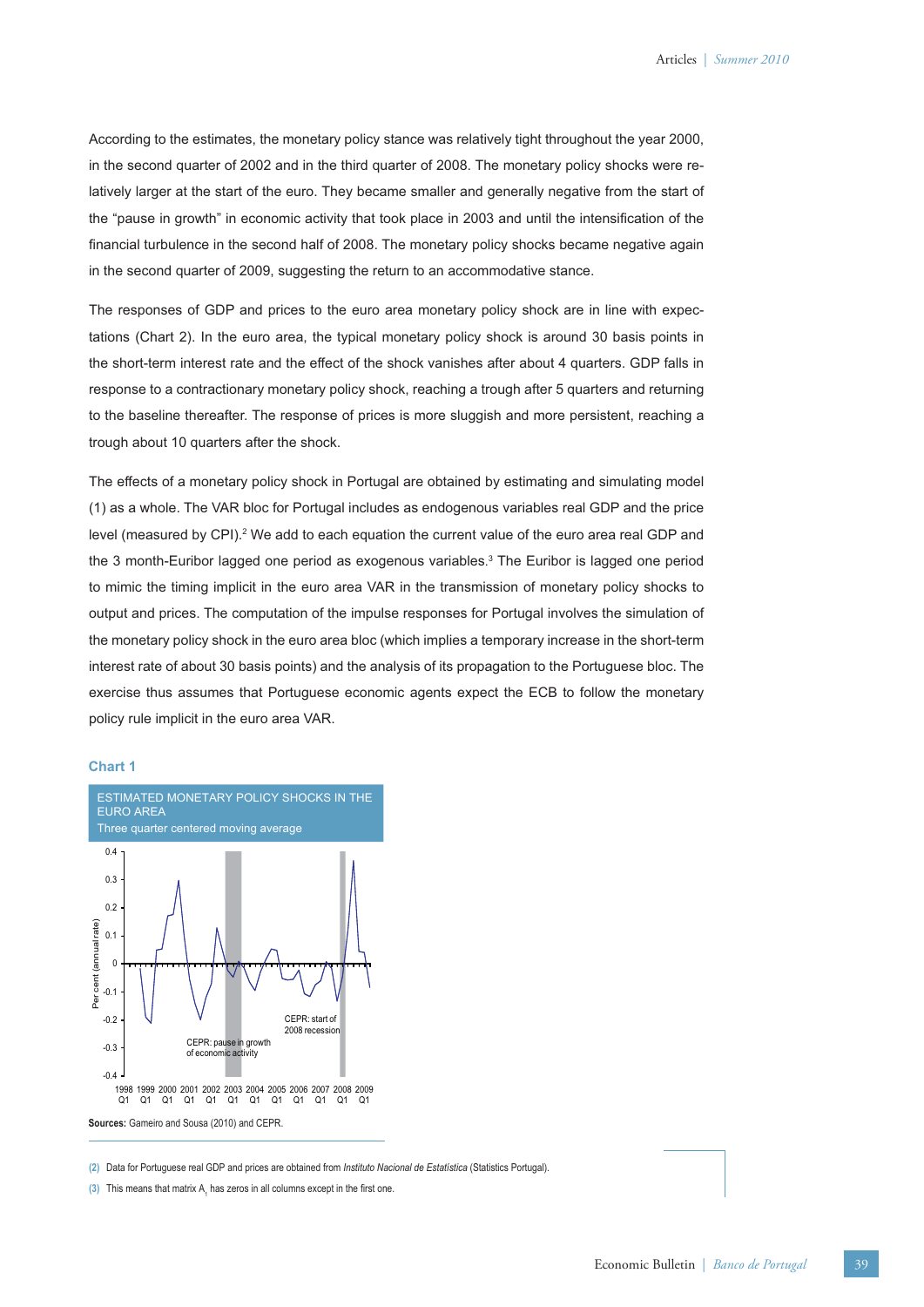



The results of the impact of a monetary policy shock on GDP and prices in Portugal are similar to those of the euro area (Chart 3). Real GDP drops with the trough being reached around 5 quarters after the shock, the price level also falls relative to baseline, reaching a minimum around 8 quarters after the shock. Compared to the euro area results, the effect of the monetary policy shock in Portugal is quicker and stronger on prices (a drop of around 0.4 p.p. compared with 0.2 p.p. in the euro area) but similar in the case of real GDP (a drop of around 0.4 p.p. of GDP).



## **Chart 3**

**Note:** Deviations from baseline. The full line represents the median impulse response using bootstrap (10 000 replications) and the dashed lines represent the 90% confidence band.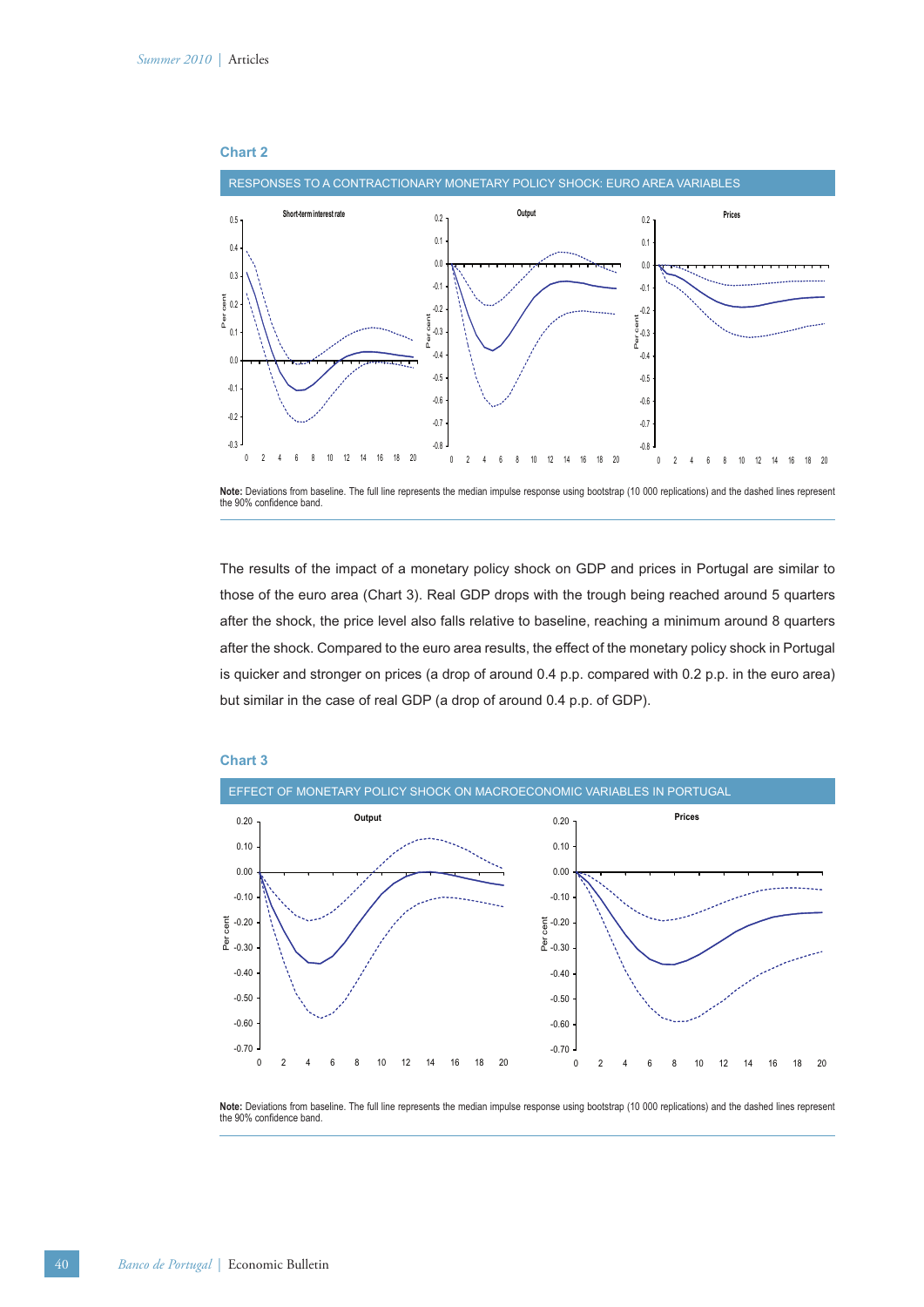# **3. THE EFFECTS OF A MONETARY POLICY SHOCK ON THE FLOW OF FUNDS OF NON-FINANCIAL CORPORATIONS AND HOUSEHOLDS**

The main objective of this study is to determine the responses of Portuguese financial variables to a monetary policy shock. We used the National Financial Accounts compiled by Banco de Portugal, which provide a consistent statistical system of financial transactions and outstanding amounts in the Portuguese economy.

To analyze the effect of a monetary policy shock in the euro area on the borrowing and lending activities of the non-financial corporations and households in Portugal we resorted to the so-called "marginal approach". According to this approach, financial variables are individually added to the set of endogenous variables in the VAR for Portugal, implicitly admitting that they do not influence monetary policy in the euro area, but react contemporaneously to a monetary policy shock.

In line with Christiano *et al*. (1996), Bonci and Columba (2008) and Bonci (2010), we pay particular attention to the variable "net funds raised" by the different sectors, which corresponds to the difference between the issuance of financial liabilities and the acquisition of financial assets in a given period. This concept is linked to the Non-financial Accounts since for each sector the difference between fixed investment and gross savings gives rise to a net financial position towards the rest of the economy (i.e. borrowing requirements if positive or lending capacity if negative). It follows that the balance of Financial Accounts and Non-financial Accounts tends to be the same, except for possible statistical discrepancies. For any given sector:

$$
I-S=\Delta FL-\Delta FA=Net\, funds\, raised
$$

Where *I* represents the investment, *S* is saving,  $\Delta FL$  the issuing of financial liabilities and  $\Delta FA$  the acquisition of financial assets.

The original series have been seasonally adjusted and deflated using the GDP deflator (the base year is 1998).<sup>4</sup> The financial accounts are consolidated, so intra-sectoral transactions are netted out. According to the data, households have been in general net lenders, whereas non-financial corporations have been, with few exceptions, net borrowers. In the more recent period, with the turmoil in financial markets and the deteriorating economic activity, the net lending of households increased significantly, while the net borrowing by non-financial corporations declined, resulting in an increase in net savings of the domestic private non-financial sector.

#### *Non-fi nancial corporations*

Starting with non-financial corporations, the impulse responses to a contractionary monetary policy shock of 30 basis points show an increase in net funds raised for two to three quarters after the shock (Chart 4). The maximum response corresponds to 6 percent of the average quarterly flows of this variable in the sample period. The increase in net funds raised by this sector after a contractionary

**(4)** The series were seasonally adjusted using the U.S. Census Bureau X12 seasonal adjustment program.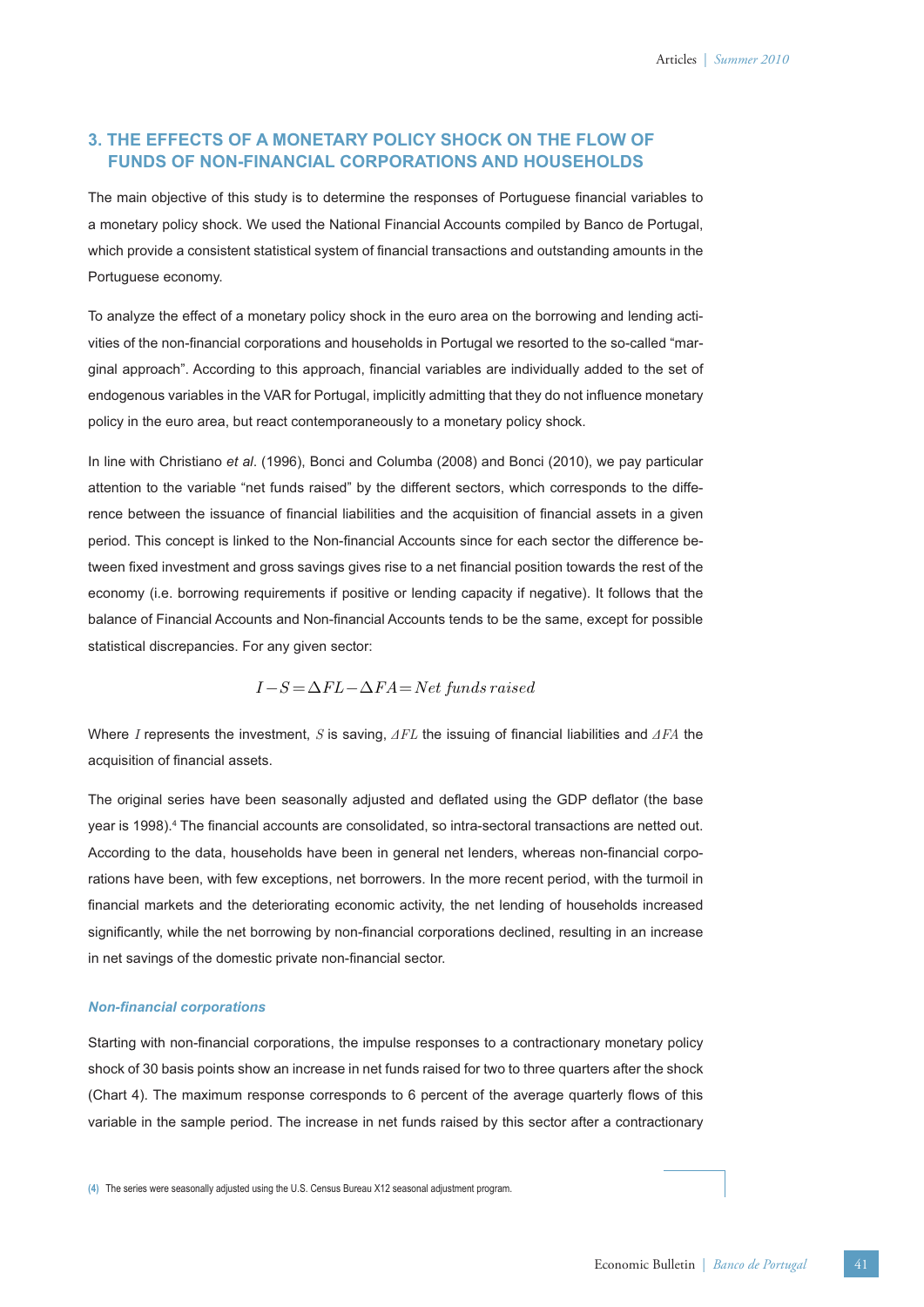

**Note:** Deviations from baseline. The full line represents the median impulse response using bootstrap (10 000 replications) and the dashed lines represent<br>the 90% confidence band. The flows on MFI loans are obtained from rate changes and price revaluations.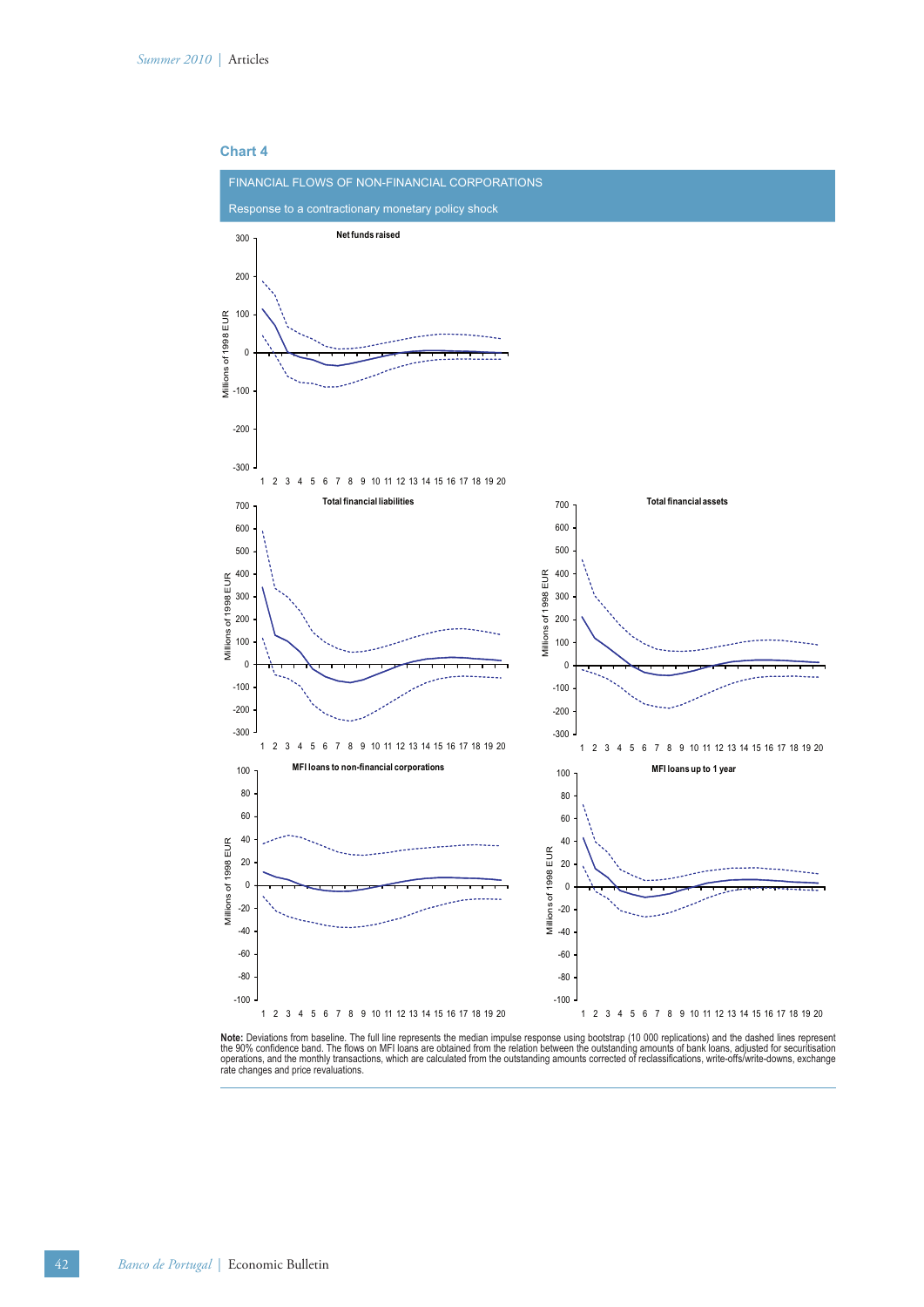shock seems to be counter-intuitive. However, a similar result is found for the United States by Christiano *et al.* (1996) and for the euro area as a whole by Bonci (2010) (Table 1).<sup>5</sup> Note that the confidence level used to evaluate the statistical significance of impulse response in this study is higher than the one used in the studies mentioned, which use a confidence interval of one standard deviation.

Christiano *et al.* (1996) suggest that this result points to the existence of frictions that prevent firms from adjusting their nominal expenditures quickly after the shock. In particular, there are contracts in place that prevent firms from adapting their level of inventories immediately to the lower level of demand brought about by the monetary policy shock. Given that the possibility of financing through the use of internal funds is reduced after the shock – due to the negative impact on profits of a contractionary monetary policy shock - firms need to resort to external funds to finance their working capital.

The impulse response functions of the components of net funds raised by non-financial corporations show that they increase both the acquisition of financial assets and the issuance of liabilities, but with a much stronger impact on liabilities (Chart 4).

Looking further into the details of the breakdown of the liability side, it can be seen that after the monetary policy shock non-financial corporations increase their financing both through loans and via trade credit. One should, however, keep in mind that these loans include not only Monetary Financial Institutions (MFI) loans but also loans provided by other sectors, including households. Thus the increase in total loans after the shock could also reflect operations involving households, for instance loans provided by shareholders to corporations which have been found to be relevant in Portugal.

To better understand the response of loans to non-financial corporations after a monetary policy shock, we examined the data of MFI loans stemming from the monetary statistics.<sup>6</sup> The results su-

#### **Table 1**

| <b>IMPACT OF A CONTRACTIONARY MONETARY POLICY SHOCK</b> |                                            |                          |                                    |                                    |
|---------------------------------------------------------|--------------------------------------------|--------------------------|------------------------------------|------------------------------------|
|                                                         | <b>US</b>                                  | Euro area                | Italy                              | Portugal                           |
|                                                         | Christiano, Eichenbaum<br>and Evans (1996) | <b>Bonci</b><br>(2010)   | <b>Bonci and Columba</b><br>(2008) | <b>Gameiro and Sousa</b><br>(2010) |
|                                                         | Sample<br>1961:1992                        | Sample<br>1999Q1: 2009Q2 | Sample<br>1980:2002                | Sample<br>1998Q1: 2009Q2           |
|                                                         | Response                                   | Response                 | Response                           | Response                           |
| Non-financial corporations                              |                                            |                          |                                    |                                    |
| Net funds raised                                        | Increase                                   | Increase                 | Small increase                     | Increase                           |
| <b>Financial liabilities</b>                            | Increase                                   | Increase                 | Decrease                           | Increase                           |
| Financial assets                                        | Increase                                   | Increase                 | Decrease                           | Increase                           |
| Households                                              |                                            |                          |                                    |                                    |
| Net funds raised                                        | Unchanged                                  | Increase                 | Decrease                           | Increase                           |
| <b>Financial liabilities</b>                            | Small decrease                             | Decrease                 | Decrease                           | Decrease                           |
| <b>Financial assets</b>                                 | Not significant                            | Decrease                 | Increase                           | Decrease                           |

(5) It should be noted that the differences aross studies in Table 1 refflect not only differences across countries but also different sample periods. In fact, only Bonci (2010) uses a sample similar to the one of the current study.

<sup>(6)</sup> The flows on MFI loans are obtained from the relation between the outstanding amounts of bank loans, adjusted for securitisation operations, and the monthly transactions, which are calculated from the outstanding amounts corrected of reclassifications, write-offs/write-downs, exchange rate changes<br>and price revaluations.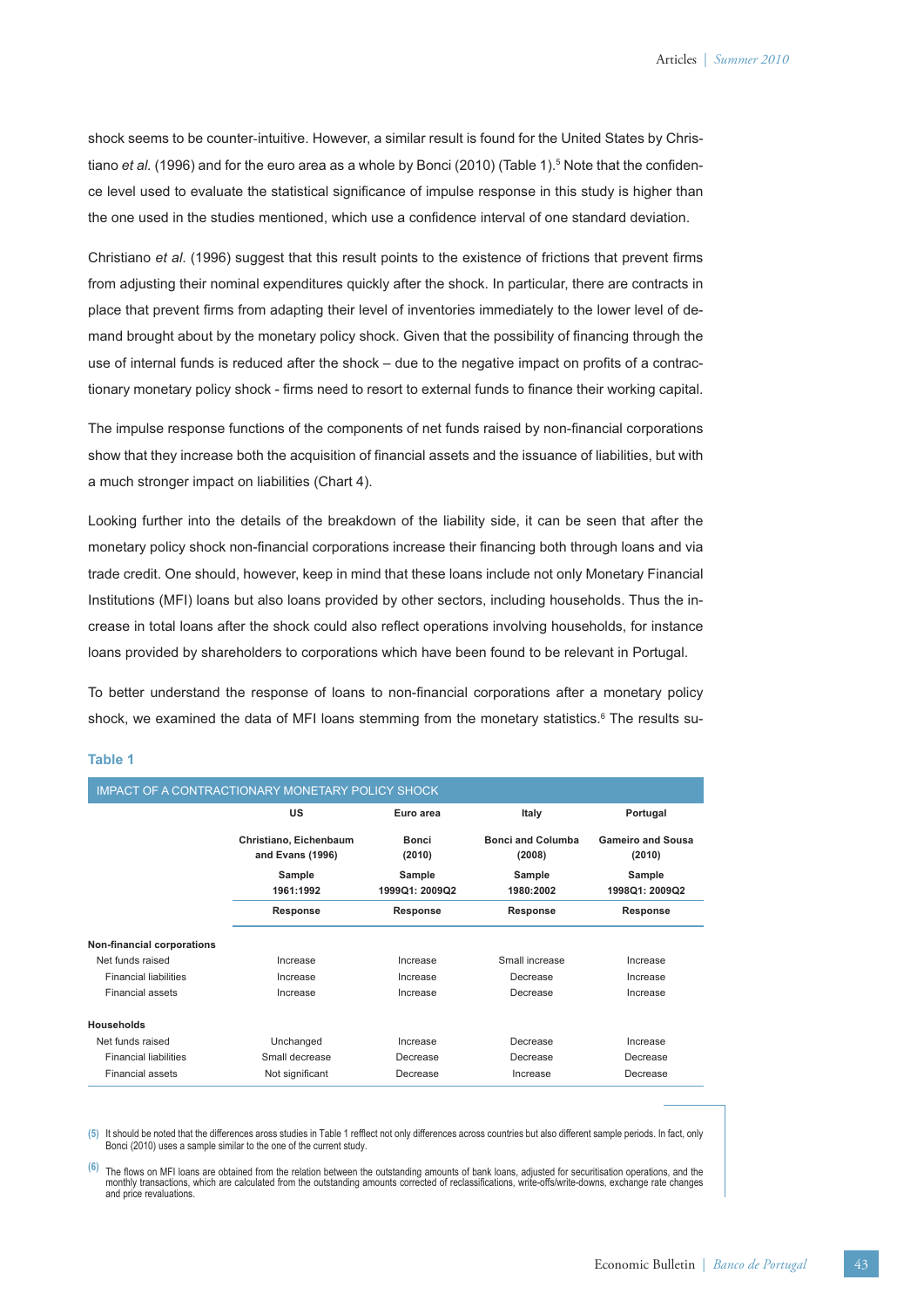ggest that the response to a monetary policy shock of loans granted by MFIs to non-financial corporations is not statistically significant (Chart 4). This result contrasts with that obtained in Bonci (2010) for the euro area, according to which MFI loans to non-financial corporations decrease after a contractionary monetary policy shock. However, using data by maturity, we see that the statistically insignificant response of MFI loans masks different behaviours of short-term and long-term loans. In fact, very short-term MFI loans (with maturities up to one year) rise, but the response of longer maturity loans is statistically insignificant. This reaction of short-term financing is in line with the existence of frictions, as short-term loans are typically more associated with the financing of inventories and working capital (see Christiano *et al.*, 1996).

Giannone et al. (2009) put forward explanations for the increase in euro area MFIs loans to firms in response to monetary policy tightening, namely that this may be associated with the use of credit lines previously agreed and still available. Once committed, the conditions on funds from these credit lines can not generally be immediatly changed. Therefore, even after the monetary policy shock, corporations with pre-committed loan facilities might still be able to obtain funds on cheaper terms and be less subject to any quantitative restrictions on credit than other firms.

Turning now to the financial assets side, non-financial firms buy more equity after a contractionary monetary policy shock and, to a lesser extent, also grant more loans to other sectors. The higher accumulation of equity is a puzzling result. Bonci (2010) finds a similar result for the euro area, and tentatively argues that it might reflect augmented M&A activity, reflecting firms' willingness to reorganize themselves in view of the decreased profitability associated with the expected slowdown of economic activity. This kind of argument is more difficult to apply to the case of Portugal given that, contrary to the euro area data, the Portuguese flow of funds data used in this study are consolidated. Thus, shares and other equity acquired by non-financial corporations can only have been issued by the financial sector or by non-residents. A tentative explanation of this result is that it may reflect financial operations between firms located in Portugal and firms located abroad and belonging to the same economic group.

#### *Households*

Chart 5 shows the impulse response of the financial assets and liabilities of households to a contractionary monetary policy shock. As non-financial corporations, households also significantly increase net funds raised. This behaviour could be related to consumption smoothing given that, typically, disposable income is negatively affected by the shock. The maximum effect is reached in the first quarter, corresponding to about 9 per cent of average quarterly flows in the sample period, and the impact vanishes from the third quarter onwards. In terms of components, the increase in net funds raised by households is the result of a decrease in the purchase of assets that exceeds the decrease in liabilities.

With respect to financial liabilities, households reduce the funds borrowed through loans in response to a monetary policy shock. A more detailed analysis of the loans, based on MFI data, shows a significant decrease in loans for house purchase, which lasts about a year after the shock (Chart 5). The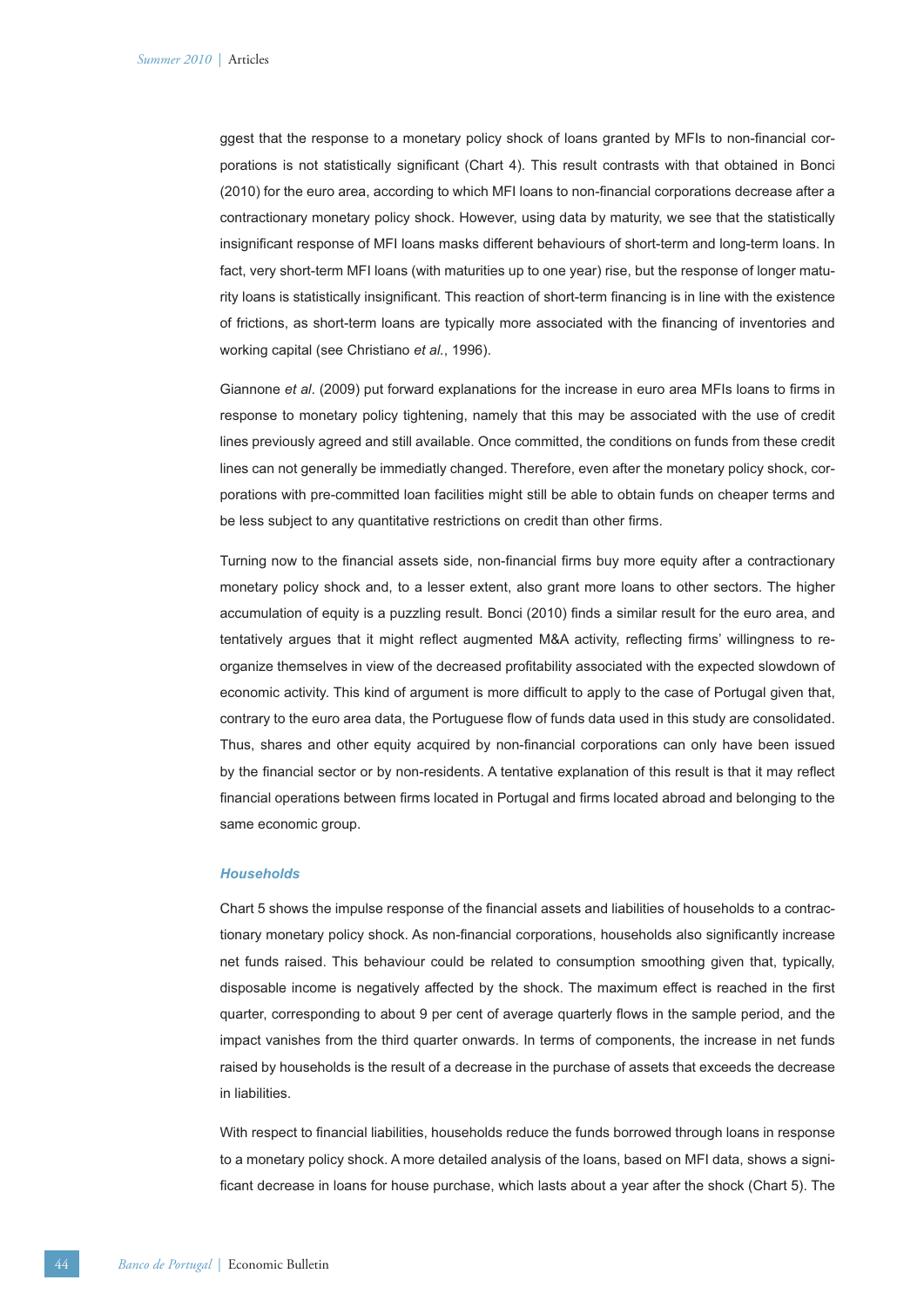# **Chart 5**



**Note:** Deviations from baseline. The full line represents the median impulse response using bootstrap (10 000 replications) and the dashed lines represent<br>the 90% confidence band. The flows on MFI loans are obtained from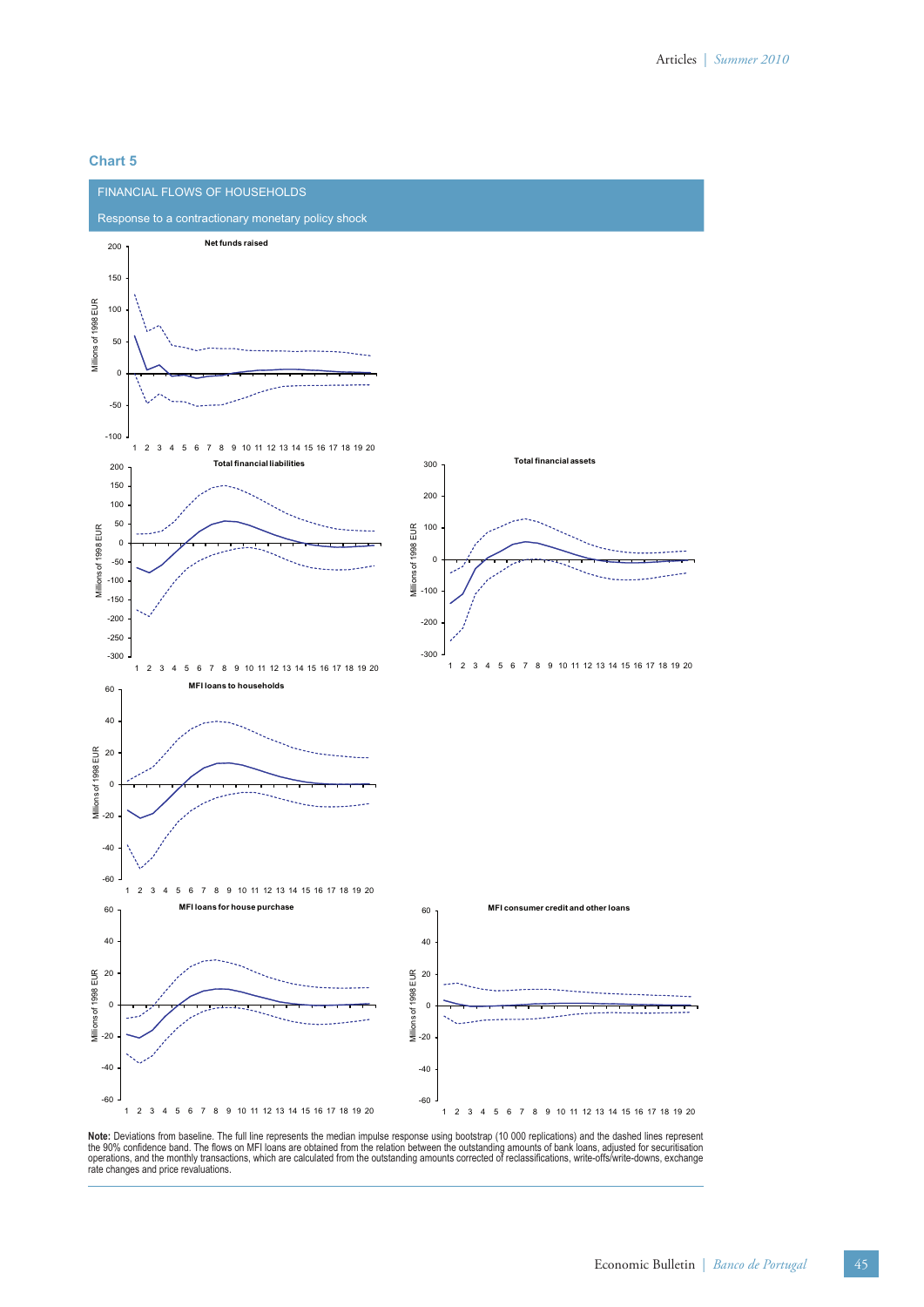decrease in MFI loans to households for house purchase is probably a result of declining demand, but may also reflect tighter supply conditions, as credit institutions adjust credit conditions in response to a deteriorating macroeconomic outlook. The observed decrease in loans for house purchase in Portugal is consistent with the results for the euro area of Bonci (2010) and Giannone *et al.* (2009). In contrast, the response of consumer loans is not statistically significant, similar to the results found by Giannone *et al.* (2009) for the euro area. One explanation for this result is that bank interest rates on consumer loans contain a significant risk premium and, as shown in Castro and Santos (2010), seem to be less reactive and do not adjust fully to changes in money market interest rates.

Overall, in response to a contractionary monetary policy shock, households not only reduce the accumulation of financial assets but also carry out an adjustment in the composition of their asset portfolio. In particular, in the context of a deterioration of economic perspectives, households tend to reduce investment in financial assets with higher market risk in favour of financial assets with lower risk.

Evidence from other studies on the response of households is heterogeneous. The results of Bonci (2010) for the euro area are qualitatively similar to those obtained for Portugal. After a monetary policy shock households initially increase the net funds raised, reducing the acquisition of financial assets by more than they decrease their liabilities (Table 1). These results contrast with those of Bonci and Columba (2008) for Italy who conclude that a contractionary monetary policy shock reduces the net funds raised by households as a result of opposite movements in financial liabilities and financial assets (i.e., liabilities decrease and assets increase). On the other hand, Christiano et al. (1996) find a small or insignificant effect of the shock on US households' acquisition of financial assets or issuance of financial liabilities. Christiano *et al.* (1996) attribute this result to the limited participation of households in capital markets which prevents them from adjusting their financial assets and liabilities or net funds raised immediately after the monetary policy shock.

The contrast between the insignificant reaction of households in Christiano *et al.* (1996) and the results of other studies (including our study in Portugal) may in part be related to underlying differences in sample periods. In fact, over the last fifteen years the proportion of financial assets in the total wealth of households has significantly increased in several countries, including the United States, which suggests an increasing participation of households in capital markets. In Portugal, several studies provide evidence of an increased participation of households in the capital markets over time (see, for example, Cardoso *et al.*, 2008). Therefore, the rising share of these assets in household's portfolio may have increased their importance in the adjustment of this sector to shocks.

The responses of sub-components of the financial assets of households show that the reduction of financial assets is driven primarily by a significant decrease in the purchase of shares and other equity (including investment funds units) amounting to around 15 per cent of the average quarterly flows of this item in the sample period. This may reflect expectations of a deterioration of firms' profits following the shock. Note that shares (quoted and unquoted) and other equity are an important component of the financial portfolio of households in Portugal, with a weight similar to the deposits (nearly 34 percent before the recent financial crisis). The purchases of life insurance and pension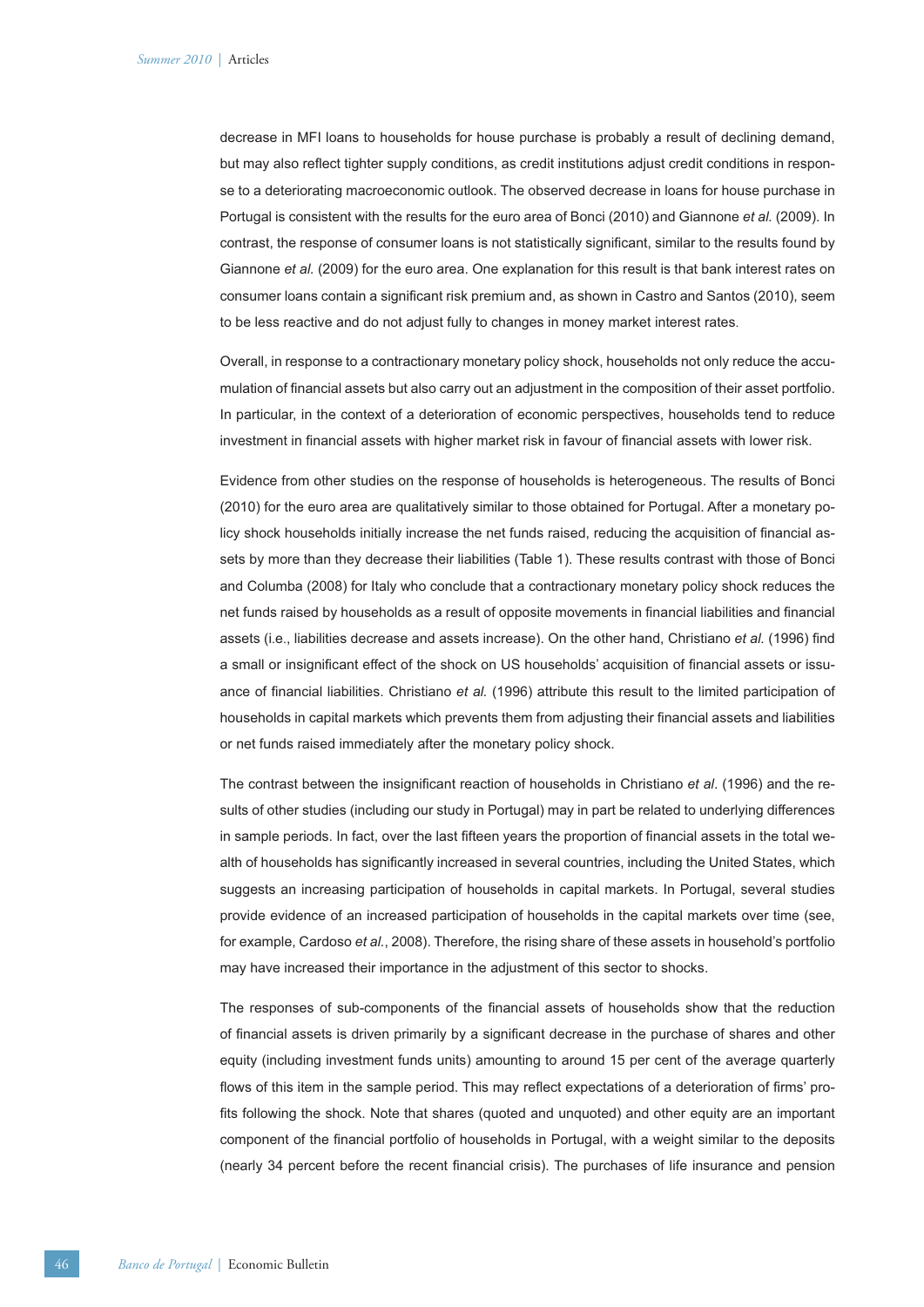funds also decrease, which may partly reflect the fact that this type of insurance is required by credit institutions for loans for house purchase, which also decreases in response to monetary policy shock, as seen above. $^7$  On the other hand, households increase the holdings of deposits as well as the loans granted to other sectors.

## **4. CONCLUSIONS**

This article examines the response of the flow of funds of firms and households in Portugal to a monetary policy shock. In the case of a contractionary shock, non-financial corporations and households initially increase net fund raised. In the case of non-financial corporations this reflects both a greater accumulation of assets and financial liabilities, but with a stronger impact on the liability side. This result is also found for the United States and the euro area and points to the existence of a degree of frictions that prevent firms from adjusting their costs quickly after the shock. In particular, this may reflect constraints imposed by existing contracts that prevent firms from adjusting immediately their level of inventories to a lower level of demand and which compels them to resort to external finance.

After a contractionary monetary policy shock, the net funds raised by households increase, reflecting a drop in the acquisition of financial assets that exceeds the decrease in liabilities. This is possibly related with consumption smoothing behaviour. Households also adjust the composition of their portfolios of financial assets, reducing investment in financial assets with greater market risk and increasing investment in less risky financial assets as is the case of deposits. The behaviour of households in Portugal is qualitatively similar to that found for the euro area, while for the United States the evidence points to a small effect or no significant impact of a monetary policy shock in the financial transactions of households.

**(7)** It should be noted that changes in households' pension funds assets result not only from changes in households contributions to pension funds but also from firms contributions, given that in the national financial accounts the contributions from firms are also assigned to the households sector.